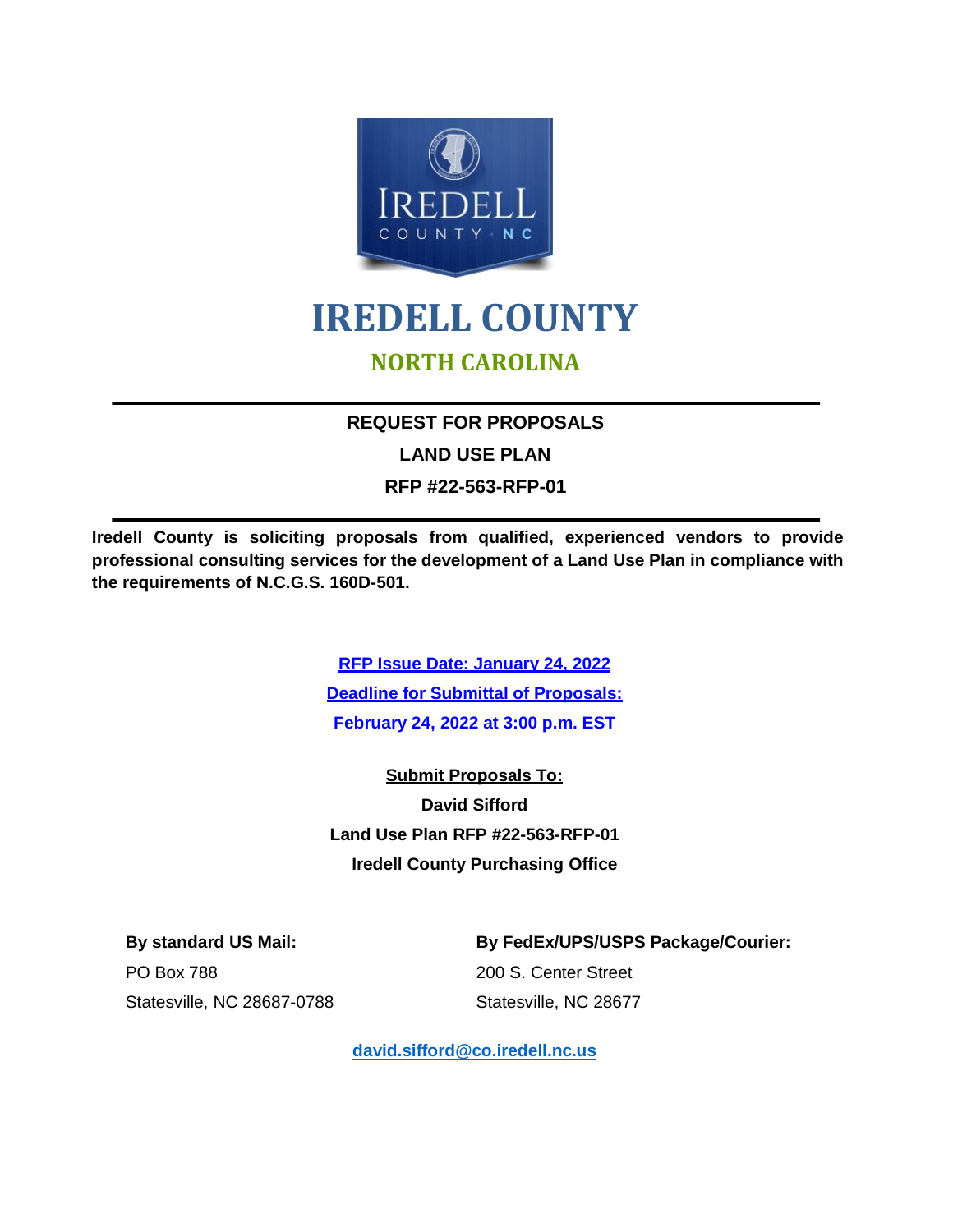#### **Questions:**

All questions pertaining to this Request for Proposals (RFP) shall be submitted in writing no later than February 4, 2022 at 4:00 PM ET. Questions shall be emailed to Matthew Todd at [mtodd@co.iredell.nc.us.](mailto:mtodd@co.iredell.nc.us)

Only written questions will be considered formal. Any information given verbally or by telephone will be considered informal. Any questions that the County feels are pertinent to all proposals will be included as an addendum to the RFP.

#### **Purpose:**

Iredell County is soliciting proposals from qualified, experienced vendors to provide professional consulting services for the creation of a comprehensive land use plan that updates, incorporates, and builds upon the current County 2030 Horizon Plan in compliance with the requirements of N.C.G.S. 160D-501.

The project area will be the unincorporated area of Iredell County, excluding the extraterritorial jurisdictions (ETJs) of the local municipalities.

The selected vendor will have the primary responsibility of developing the Land Use Plan and will work in coordination and consultation with the Iredell County Planning & Development Department. The County can provide GIS data including parcel data, permitting data, the current zoning layer, and the land use map layer from the previously adopted Land Use Plan (2030 Horizon Plan).

The Land Use Plan should provide a future land use map as well as goals and objectives for the management of future development to guide the County's land use decisions over the next 10 to 20 years.

The final document should reflect the desired vision for the community as determined by citizens, developers, landowners, appointed and elected officials, and other stakeholders.

#### **Background:**

Iredell County is located north of Charlotte and directly abuts Mecklenburg County and 8 other counties. Iredell County has approximately 520 miles of shoreline along Lake Norman, the largest manmade lake in North Carolina. In the northern end of the County the Brushy Mountains intrude with Fox Mountain having the highest elevation in the County of 1,760 feet.

Iredell County is positioned at the intersection of Interstate 77 and 40. The County contains all or portions of six (6) municipalities, including the City of Statesville and the towns of Davidson, Harmony, Love Valley, Troutman, and Mooresville.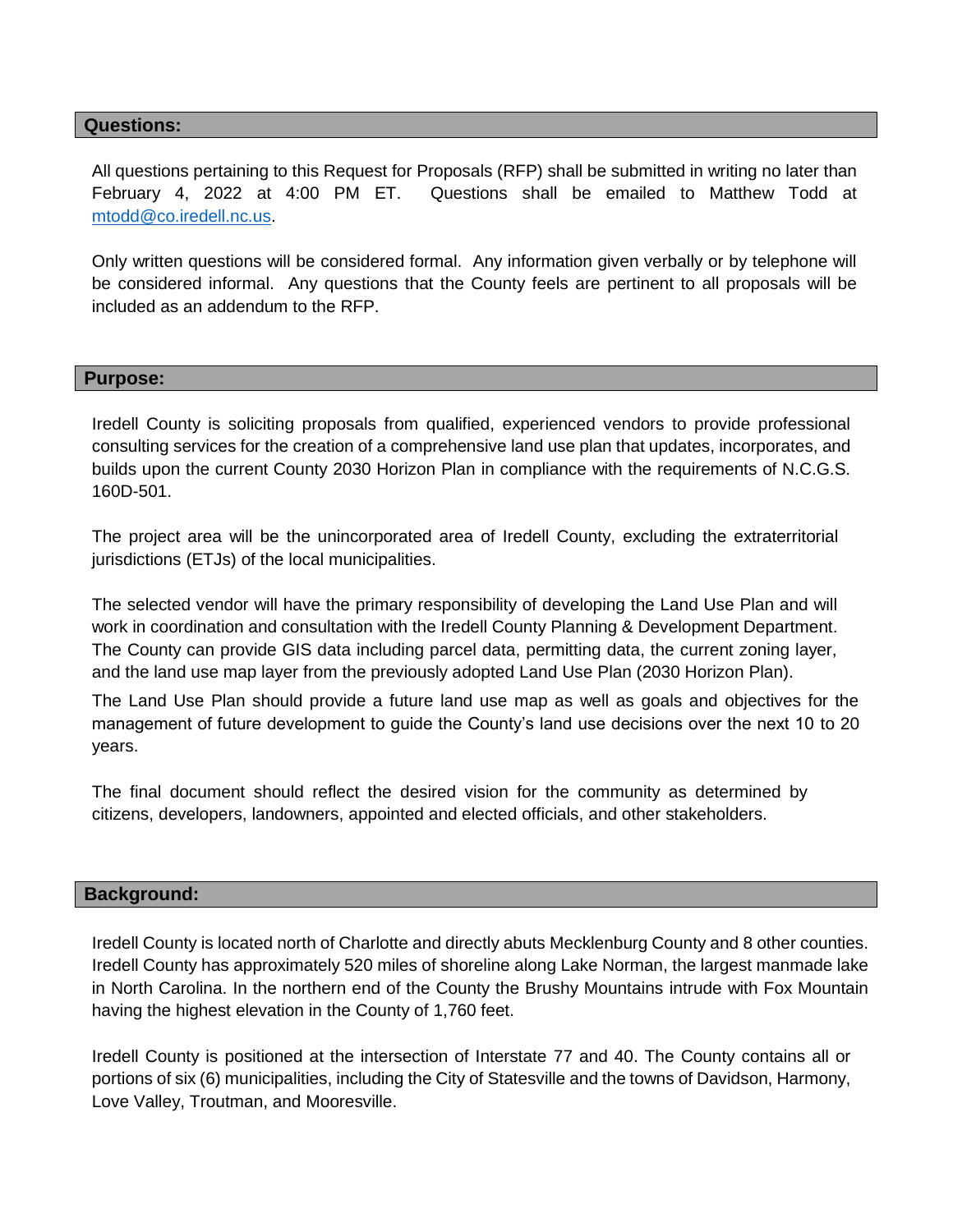Iredell County has a total area of 574 square miles and a population of approximately 187,000. Iredell County has a wide array of industries from high-tech manufacturing to warehousing and distribution to agribusiness and more.

Iredell County is continuing to experience development pressure with it close proximity to Charlotte. This development often causes increased stress on road infrastructure, schools, other services and conflicts between existing and new development. The updated plan must consider these items along with the County's recently adopted Iredell County Transportation Master Plan [\(http://www.co.iredell.nc.us/1440/County-Transportation-Master-Plan](http://www.co.iredell.nc.us/1440/County-Transportation-Master-Plan) ).

Iredell County seeks to balance the preservation of its traditional agricultural operations and rural lifestyles with the pressures and opportunities of new residential, economic, and industrial development.

Iredell County's previous Land Development Plan was adopted in 2009 and can be reviewed online at the following link:<http://www.co.iredell.nc.us/256/2030-Horizon-Plan>

## **Scope of Work:**

The consultant will be expected to conduct the following tasks. The County strongly encourages proposers to expand on these tasks, emphasize tasks, and to suggest additional task not identified in this RFP that may be necessary or beneficial.

- Hold monthly meetings with County planning staff and provide phone/email availability between meetings for consultation.
- Review existing plans, maps, documents and other material relevant to the project. The County will provide all available existing documentation.
- Plan and implement a public outreach process to gain input and other means of participation efforts that would facilitate the collection of public input
- Assist with a series of meetings held in different areas of the County as well as employing methods for online input.
- Organize and assist with facilitating meetings of a steering committee to consist of both elected and appointed officials, staff, and representatives of relevant outside agencies.
- Coordinate with other organizations such as all the local municipalities.
- Draft document for public review and comment.
- Attend two meetings of the Planning Board and two meetings of the Board of Commissioners, first to update progress approximately halfway through the estimated time of completion and second to present the final version of the Plan recommended for adoption.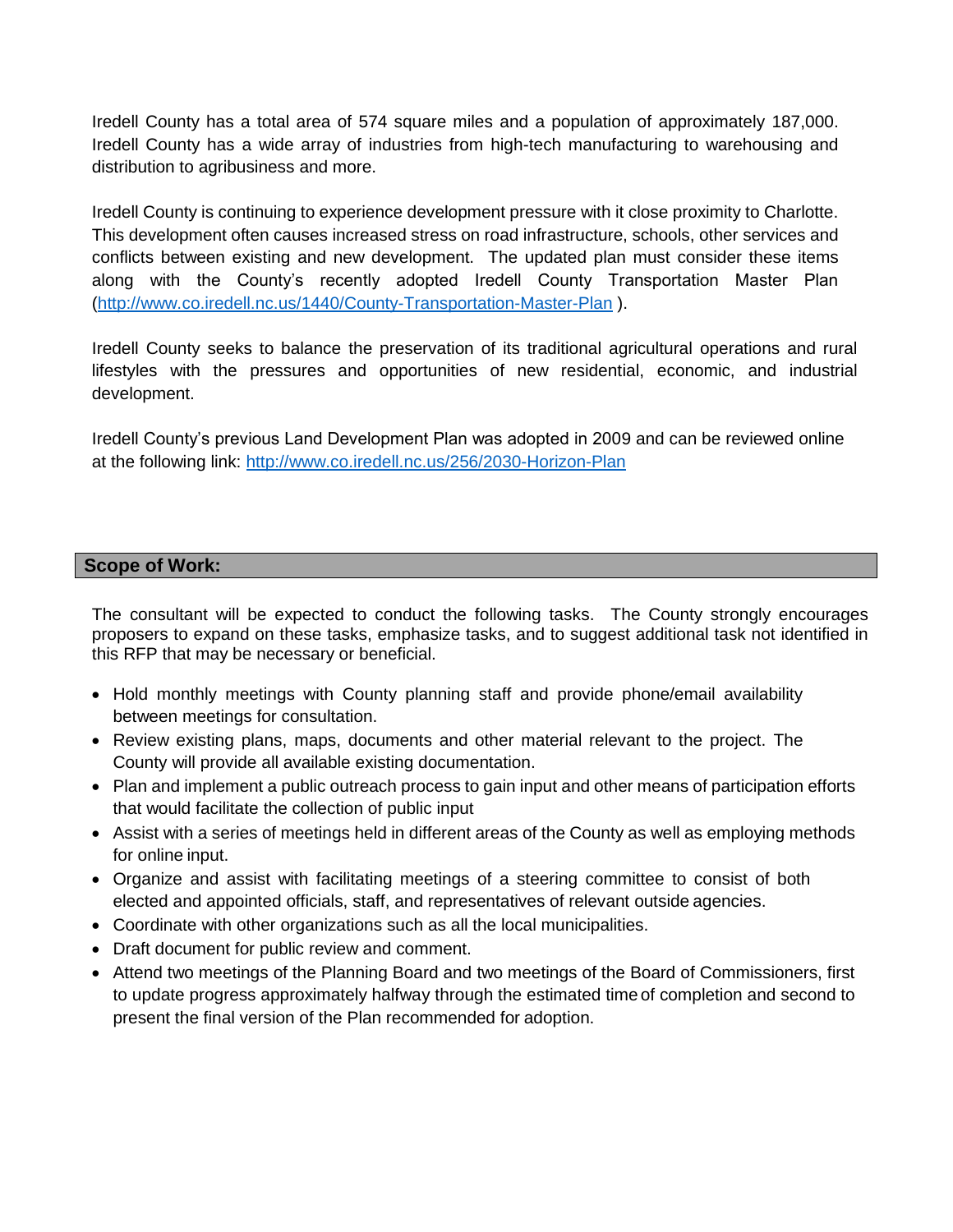**Plan Development:** The consultant will serve as the primary drafter of the plan and shall perform research and develop materials for the plan, including but not limited to:

- Assemble and analyze data regarding existing conditions within the project area as well as the previously adopted 2030 Horizon Plan and the current Land Development Code.
- Develop an inventory and assessment of issues and opportunities based on work with staff, stakeholders, and the public participation process.

**Plan Content:** The plan will include assembling and analyzing data regarding existing conditions within the planning area and utilizing that data to develop policies, actions and an implementation plan to guide future development and decision making.

Some topics to be considered during the project include, but will not be limited to:

- Economic Development- Including general analysis of existing industrial parks and future designated industrial areas with emphasis on reserving areas for future industrial growth;
- Recommendation for new commercial nodes:
- The preservation of areas for primarily agricultural use;
- Strategies to address concerns from municipalities on development along gateways corridors;
- Determine highest and best use of property based on current and future infrastructure;
- A review of the Table of Permitted Uses in relationship to the Plan goals;
- Preservation of natural resources and environmentally sensitive areas;
- Restricting the number of lots subdivided along heavily traveled state roads; and
- Changes in subdivision practices.

## **Deliverables:**

- Final version of the Land Use Plan for consideration and adoption by the Board of Commissioners.
- Specific recommendations that can be used as a policy quide for amending the Land Development Code and Zoning Map in order to implement short and long-term land development goals over the next 10 to 20 years.
- A future land use map depicting a strategic plan for where and how development should occur over the next 10 to 20 years.
- Final product to be delivered in both written and digital form and shall be editable in order to accommodate future amendments.
- 20 printed bound copies of the final document

## **Submittal Requirements:**

Proposals must include the following materials and must be received by the submittal deadline in order to be considered. It is the responsibility of the consultant to read this document in its entirety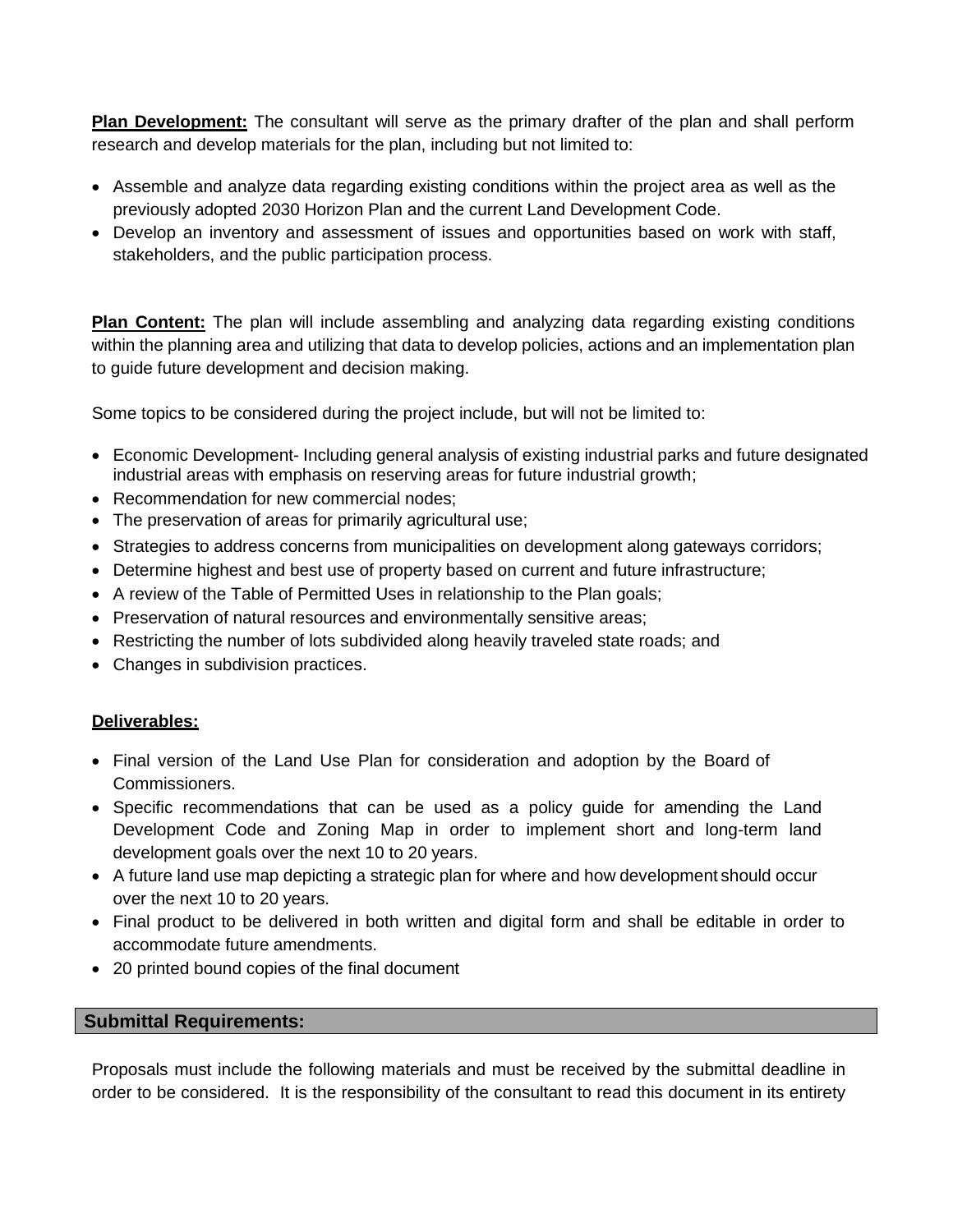and to address all its relevant points in the submitted proposal.

- (1) A cover letter indicating the firm's interest in the project, the firm's qualifications, the firm's ability to provide the services requested, and the date upon which the firm is available to begin the project after the award.
- (2) A summary of the consultants understanding of the project as described in this RFP.
- (3) A description of the proposed general approach to the project and the scope of work including the methods and assumptions that will be utilized.
- (4) A description of any unique concepts or approaches that the firm plans to implement as part of its services to the County.
- (5) A description of the proposed public engagement strategy for collecting input on the plan that also accounts for the unique circumstances of the current COVID-19 pandemic.
- (6) A chart of individuals within the firm that will be directly involved in overseeing and/or providing services for the project including their titles and specialized experience including identification of lead project manager.
- (7) A proposed timeline for the project, including major milestones and anticipated completion.
- (8) A brief description of the services and tasks expected to be provided by the County.
- (9) An overall project cost estimate including any subcontracted work. (All costs will be subject to the negotiation of a final scope of work.)
- (10) References: Include a list of at least three local government clients for which you have conducted comprehensive planning, visioning, community engagement and/or land use analysis, experience in working with government in North Carolina is preferred.

# **Late submittals, regardless of delivery means, will not be accepted. Faxed or emailed submittals will not be accepted. Proposals must include three (3) hard copies and one (1) electronic copy.**

**Iredell County is an Equal Opportunity Employer and does not discriminate on the basis of sex, marital status, race, color, creed, national origin, sexual orientation, gender identity, age, or disability.**

#### **Selection Process:**

A selection committee comprised of Iredell County staff will review and evaluate the submitted proposals. The committee reserves the right to request additional information from firms submitting proposals during the evaluation process.

The committee will select a proposal based on the proposed approach to the project, scope of work, projected timeline, cost, previous experience with similar projects, references, etc.. The selection process may include an invitation to make a presentation to the selection committee. Upon selection, the County will negotiate a contract with the firm.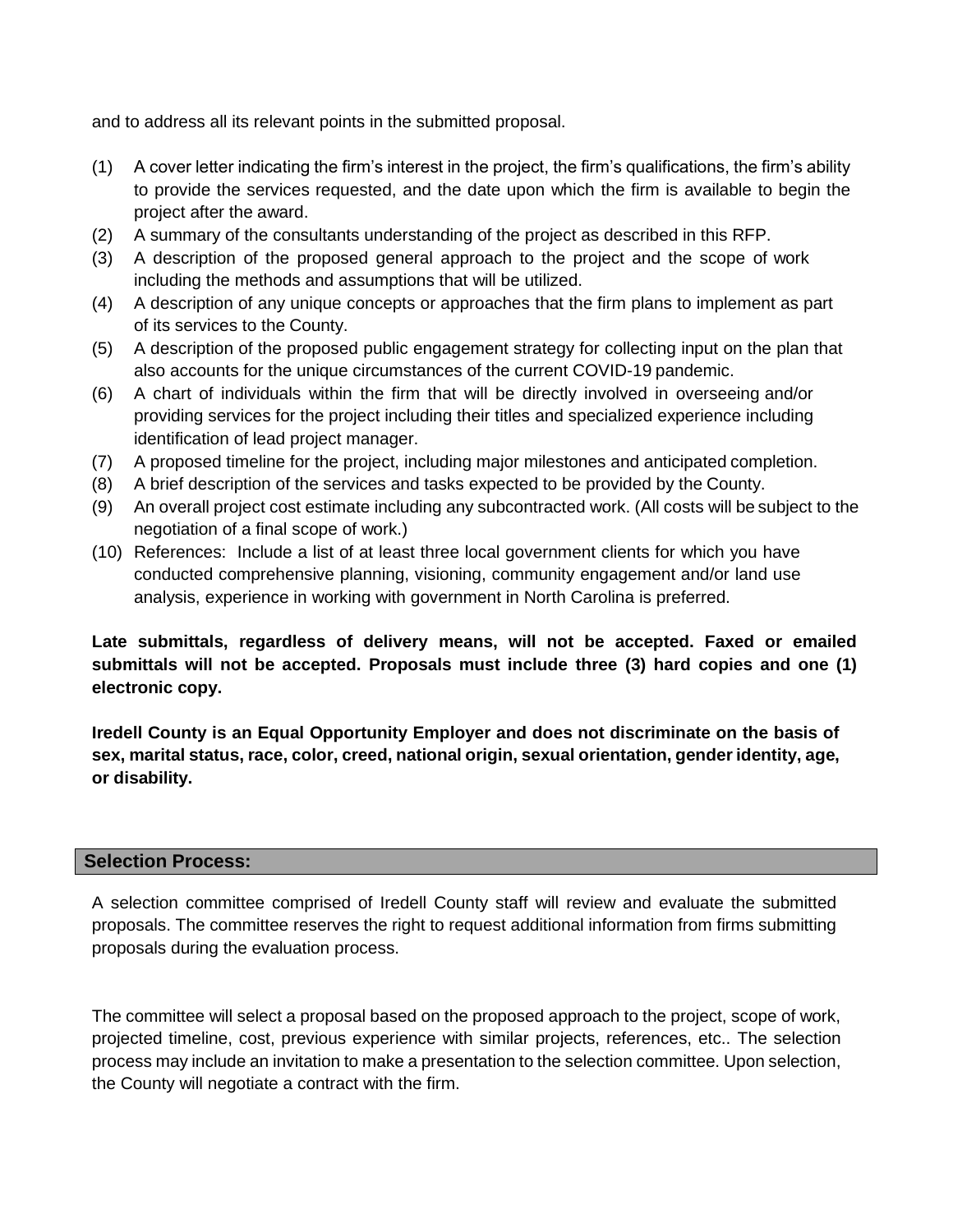#### **Miscellaneous Provisions:**

Iredell County and the selection committee reserve the unqualified right to reject any and all proposals, to waive technicalities, and to judge the suitability of the proposed services for its intended use, and further specifically reserve the right to make the award in the best interests of the County and to negotiate the total fee amount.

Iredell County and the selection committee may conduct any reasonable inquiry to determine the responsibility of the proposer. The submission of the proposal constitutes permission by the proposer for the selection committee to verify all information contained therein. If the selection committee deems it necessary, additional information may be requested from any proposer. Failure to comply with such request may disqualify a proposer from consideration.

Please note that proposals may be considered public record. If there are any sections of the proposal that may be considered confidential under the law (i.e. trade secrets and proprietary information), those sections should be marked accordingly. Any costs incurred by respondents in preparing or submitting a proposal shall be the respondent's sole responsibility.

E-VERIFY: E-Verify is the federal E-Verify program operated by the United States Department of Homeland Security used to verify the work authorization of newly hired employees pursuant to federal law. Article 2, Chapter 64 of the North Carolina General Statutes requires that all employers doing business in the state of North Carolina, who employ 25 or more employees in this State, use E-verify to verify the work status of newly hired employees. Additionally, North Carolina General Statute 153A-449 states that "Contractors Must Use E-Verify. - No county may enter into a contract unless the contractor and the contractor's subcontractors comply with the requirements of Article 2 of Chapter 64 of the General Statutes."

IRAN Divestment Act (N.C.G.S. 147 Article 6E): During the 2015 legislative session, the North Carolina General Assembly enacted the Iran Divestment Act [\(S.L. 2015-118; SB455\)](http://www.ncleg.net/Sessions/2015/Bills/Senate/HTML/S455v5.html) ("the Act") which prohibits state agencies and local governments from entering into contracts with entities that the North Carolina State Treasurer has determined are engaged in certain investment activities in the Iranian energy sector.

The Act requires the State Treasurer's Office to publish a list of entities it has identified as investing in the Iranian energy sector and update the list every 180 days. This list can be found at [https://www.nctreasurer.com/inside-the-department/OpenGovernment/Pages/Iran-Divestment-Act-](https://www.nctreasurer.com/inside-the-department/OpenGovernment/Pages/Iran-Divestment-Act-Resources.aspx)[Resources.aspx.](https://www.nctreasurer.com/inside-the-department/OpenGovernment/Pages/Iran-Divestment-Act-Resources.aspx) An entity identified on the Treasurer's list (called the "Final Divestment List") is prohibited from contracting with state agencies and local governments. In addition, all entities contracting with the State and local governments are prohibited from subcontracting with any entity included on the Final Divestment List. Contracts entered into with an entity included on the Final Divestment List are rendered void by operation of the statute.

Divestment From Companies Boycotting Israel Act (NC G.S. 147, Article 6G) prohibits state agencies and local governments from entering into contracts costing over \$1,000.00 with any entity that the North Carolina State Treasurer has determined boycotts or is involved in a boycott of Israel.